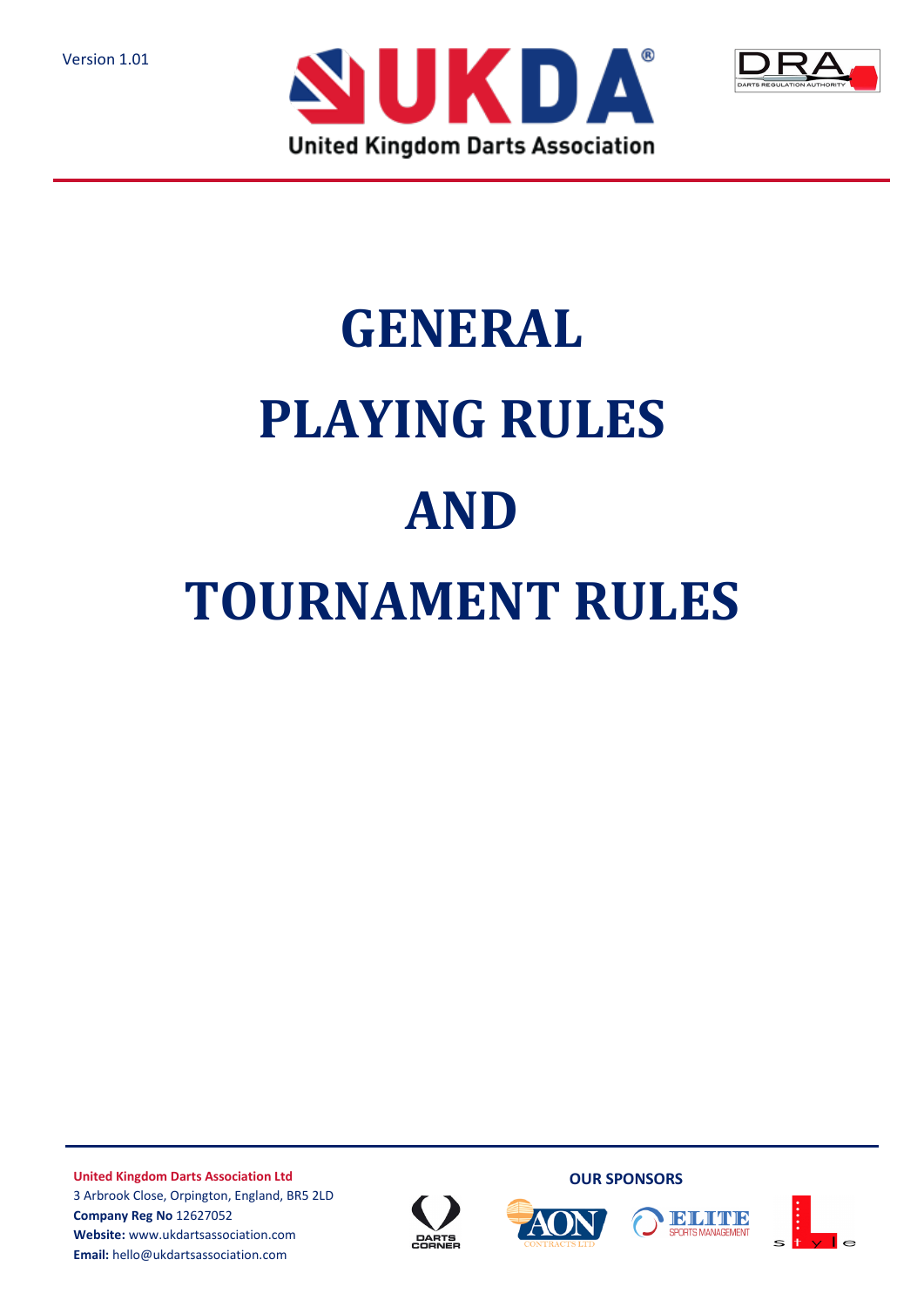



#### **INDICES TO CONTENTS**

| Section               |                             |                                                                                                                    | Sub - Section                                                                                                                                                                                                                                                                                                               | Page                                                                                                               |
|-----------------------|-----------------------------|--------------------------------------------------------------------------------------------------------------------|-----------------------------------------------------------------------------------------------------------------------------------------------------------------------------------------------------------------------------------------------------------------------------------------------------------------------------|--------------------------------------------------------------------------------------------------------------------|
| <b>One</b>            | <b>FRONTISPIECE</b>         |                                                                                                                    |                                                                                                                                                                                                                                                                                                                             | $\mathbf{1}$                                                                                                       |
| Two                   | <b>INDICES TO CONTENTS</b>  |                                                                                                                    |                                                                                                                                                                                                                                                                                                                             | 2                                                                                                                  |
| <b>Three FOREWORD</b> |                             |                                                                                                                    |                                                                                                                                                                                                                                                                                                                             | 3                                                                                                                  |
| <b>Four</b>           | <b>DEFINITIONS</b>          |                                                                                                                    |                                                                                                                                                                                                                                                                                                                             | 3                                                                                                                  |
| <b>Five</b>           | <b>PLAYING RULES</b>        | 1.0<br>2.0<br>3.0<br>4.0<br>5.0<br>6.0                                                                             | Throw<br><b>Starting and Finishing</b><br>Scoring<br>Dartboards - UKDA Approved Specifications<br>Lighting<br>Board Set-up and Oche Dimensions                                                                                                                                                                              | $\overline{4}$<br>$4 - 5$<br>$5-6$<br>$6 - 7$<br>$\overline{7}$<br>$7 - 8$                                         |
| <b>Six</b>            | <b>TOURNAMENT RULES 7.0</b> | 8.0<br>9.0<br>10.0<br>11.0<br>12.0<br>13.0<br>14.0<br>15.0<br>16.0<br>17.0<br>18.0<br>19.0<br>20.0<br>21.0<br>22.0 | <b>General Tournament Rules</b><br>Regulation<br>Entry<br>Registration<br>Draw<br>Order of Play<br>Practice<br><b>Tournament Play</b><br>Conduct<br><b>Playing Attire</b><br>Advertising<br><b>Smoking and Drinking</b><br><b>Anti-Doping Rules</b><br>Organisation of a Darts Event<br><b>Score Recording</b><br>Exclusion | 8<br>$8 - 10$<br>10<br>10<br>$10 - 11$<br>11<br>11<br>12<br>13<br>13<br>13-14<br>14<br>14<br>14<br>$14 - 15$<br>15 |
|                       |                             | 23.0<br>24.0                                                                                                       | <b>Amendments and Additions</b><br>Copyright                                                                                                                                                                                                                                                                                | 15<br>15                                                                                                           |





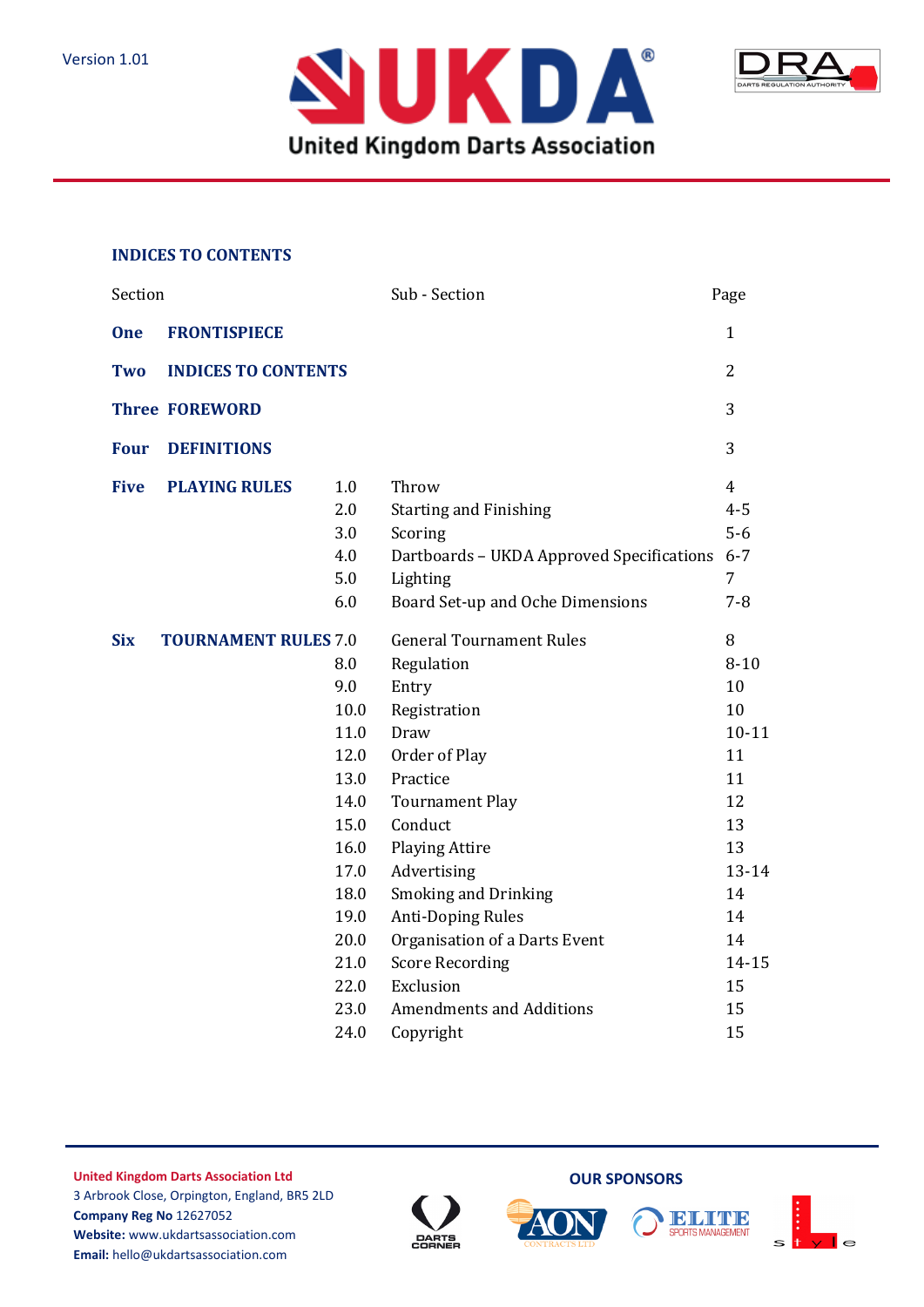



#### **Section Three – FOREWORD**

All darts tournaments sanctioned by the United Kingdom Darts Association will be under the exclusive auspices of the United Kingdom Darts Association, or its appointed Organisers, shall be played under the UKDA Playing and Tournament Rules.

The UKDA Playing and Tournament Rules are divided into two separate sections.

Playing Rules: 1.00 to 6.00 inclusive. Tournament Rules: 7.00 to 23.00 inclusive.

## **Section Four - DEFINITIONS**

| <b>UKDA</b>       | Shall mean the United Kingdom Darts Association.                                                                                                 |
|-------------------|--------------------------------------------------------------------------------------------------------------------------------------------------|
|                   | Tournaments Shall mean UKDA Sanctioned events.                                                                                                   |
| <b>Organisers</b> | Shall mean the United Kingdom Darts Association, its Directors, or                                                                               |
|                   | persons appointed by United Kingdom Darts Association.to carry out                                                                               |
|                   | functions in relation to a darts events.                                                                                                         |
| <b>Player</b>     | Shall include the singular and plural, teams as well as individuals, males,<br>and females.                                                      |
| <b>Referee</b>    | Shall mean the person appointed to take charge of match-play at                                                                                  |
|                   | matchboard, or on stage. A Referee may also act as a Marker, or Caller for                                                                       |
|                   | the match.                                                                                                                                       |
| <b>Caller</b>     | Shall mean the person appointed to announce the scores as they are                                                                               |
|                   | made during match-play.                                                                                                                          |
| <b>Marker</b>     | Shall mean the person appointed to mark the scores made and the scores                                                                           |
|                   | remaining on the scoreboard. Except for staged match-play, the Marker                                                                            |
|                   | may act as the Caller for the match.                                                                                                             |
| <b>Scorer</b>     | Shall mean the person appointed to record the scores, the results, and                                                                           |
|                   | other relevant match-play details electronically or on the score cards.                                                                          |
| <b>Match</b>      | Shall mean the total play between two players; sometimes referred to as                                                                          |
|                   | a 'game'. A match may be divided into Sets.                                                                                                      |
| Leg               | Shall mean the minimum element of a match in which there is a full                                                                               |
|                   | round of play with a winner and a loser. A Leg shall constitute a match                                                                          |
|                   | when the match is not divided into Legs or Sets. The number of Legs in a<br>Set or Match must be odd.                                            |
|                   |                                                                                                                                                  |
| <b>Set</b>        | Shall mean that part of a match that consists of an odd number of Legs.<br>The number of Sets in a match must be odd. The winner of a Set is the |
|                   |                                                                                                                                                  |
|                   | player winning the majority of Legs in that Set. The winner of the match<br>is the player winning the majority of the Sets in that match.        |
|                   |                                                                                                                                                  |

**United Kingdom Darts Association Ltd** 3 Arbrook Close, Orpington, England, BR5 2LD **Company Reg No** 12627052 **Website:** www.ukdartsassociation.com **Email:** hello@ukdartsassociation.com





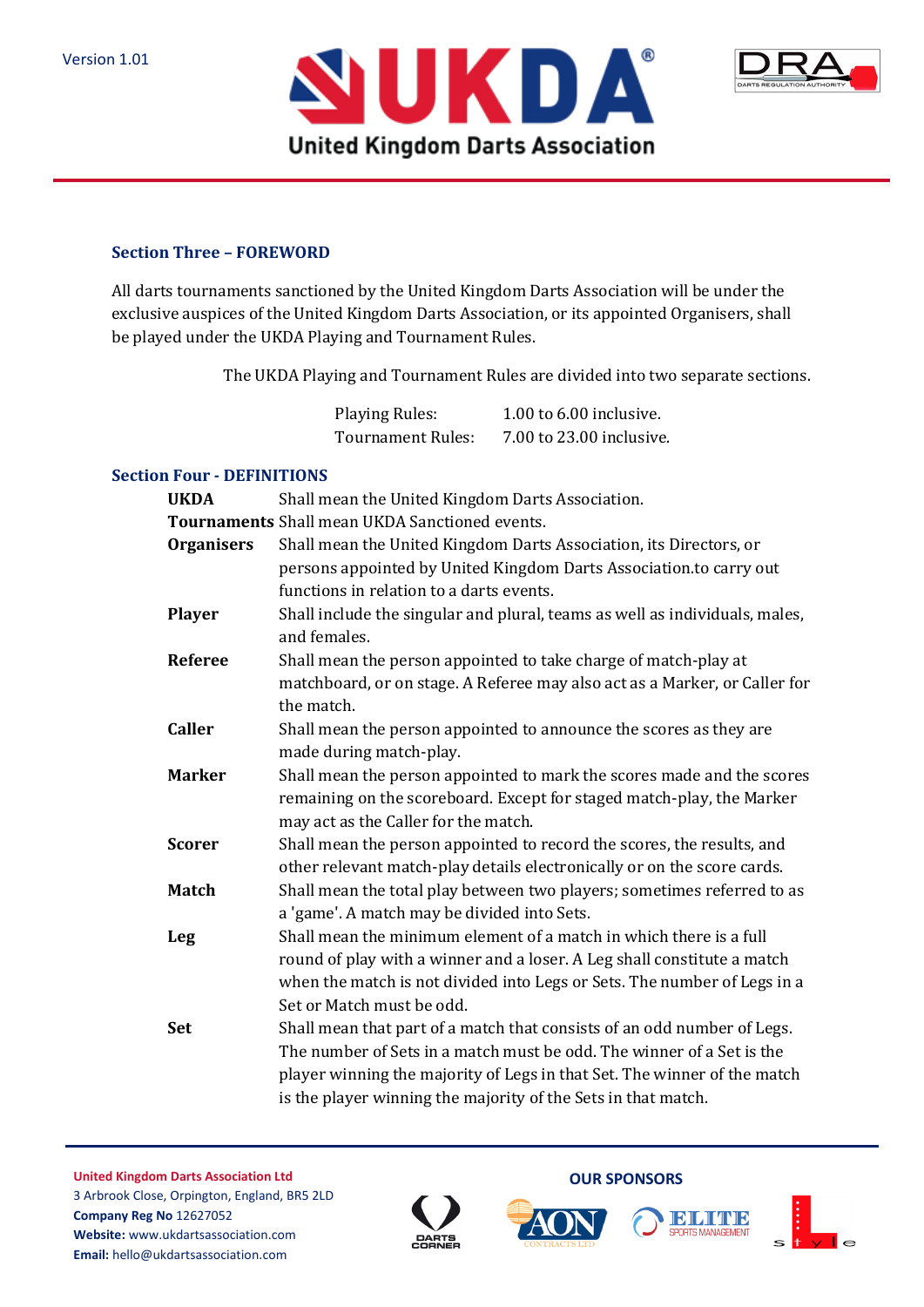



#### **Section Five - PLAYING RULES**

#### **1.0 THROW**

**1.1** Players shall provide their own darts, which shall not exceed an overall length of 30.0 cm. And not weigh more than 40 grams. Each dart shall consist of a metallic needle shaped point attached to a barrel. At the rear of the barrel there shall be attached a flighted stem which may consist of up to five separate pieces. (E.G.: a flight, a flight securing device(s), a flight protector, and a stem}.

**1.2** A player shall throw darts from a standing position, excepting only in those circumstances when a physical disability or physical injury requires that a player must adopt a non-standing position.

**1.3** All darts shall be thrown deliberately, one at a time, by and from the hand. All darts must be thrown with the needlepoint aimed towards the face of the dartboard. If a dart is not thrown in this manner then the 'throw' will be declared a 'foul throw' and shall not count in that respective leg, set, or match.

**1.4** A throw shall consist of a maximum of 'three' darts unless a leg, set or match is completed in less than 'three darts'.

**1.5** If a player, during a throw, touches any dart that is in the dartboard, then that throw shall be deemed to have been completed.

**1.6** Any dart bouncing off or falling out of the dartboard shall not be thrown again. **1.7** Any dart falling out of the dartboard before the throw has been completed and the darts retrieved shall not count.

**1.8** Prior to the retrieval of the darts on the completion of a throw, it is NOT permissible for a player or scorekeeper to push a dart (or darts) into the board to prevent them falling out, or to hold them in the board for the same reason. Should this occur, the dart or darts affected shall not be counted.

**1.9** A player deliberately abusing the dartboard when retrieving darts at the end of a throw will be given a verbal warning by the match referee. Another warning will be given if a second incident occurs in the same match. If a third incident occurs in the same match then the player in question will forfeit that respective leg, or set, match.

#### **2.0 STARTING AND FINISHING**

**2.1** Unless stated otherwise in the playing format of a particular event each match or Leg shall be played with a straight start. IE: to begin scoring the player need only land a dart in the dartboard inside the outer Doubles wire of the dartboard.

**2.2** Unless stated otherwise in the playing format of a particular event each match or Leg shall be played with a double finish. IE: to finish, and win, the player must land a dart in the double (Double Ring or Bull) of the number equal to one half of the remaining score.

**2.3** The Bull shall count as '50' and if the score of '50' is required to complete a Leg or

**United Kingdom Darts Association Ltd** 3 Arbrook Close, Orpington, England, BR5 2LD **Company Reg No** 12627052 **Website:** www.ukdartsassociation.com **Email:** hello@ukdartsassociation.com







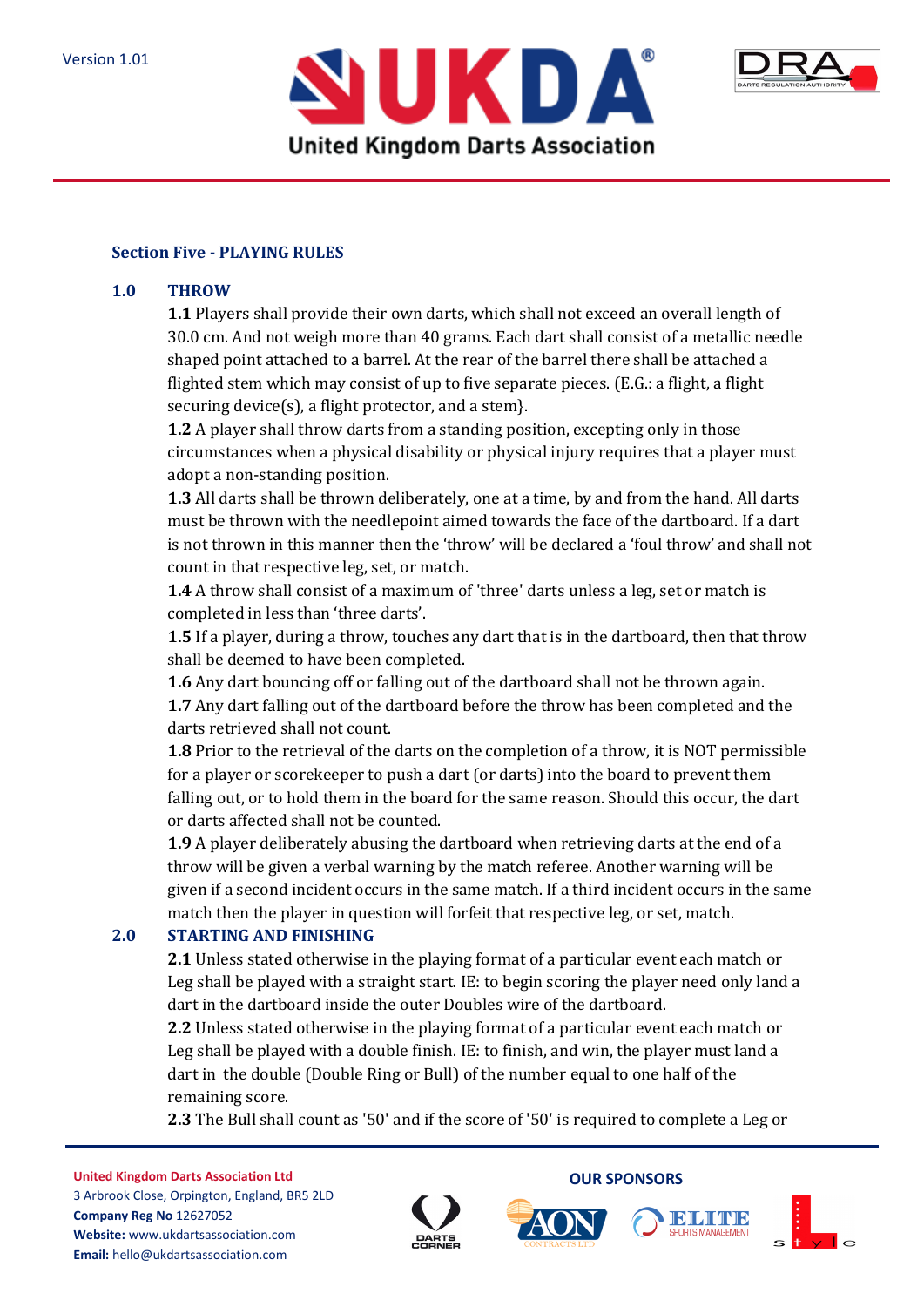



## match.

**2.4** The Bull shall count as double '25'.

**2.5** The Bust Rule shall apply. IE: if a player in a throw scores more points than remain in the Leg or match, or the same points as remain without finishing on a double, or leaves a score of one, then that throw shall not count, and the score shall remain as it was prior to that throw.

**2.6** A 'Game Shot' called by a Caller is valid only if the darts thrown achieve the required finish and remain in the dartboard until retrieved after the 'Game Shot' has been called. **2.7** If a 'Game Shot' called by a Caller is invalid, then the player shall have the right to continue that throw. IE: If all three darts have not already been thrown.

**2.8** If as a result of an error in Clause 2.5 the player has retrieved any of the darts and not all three darts have been thrown, then the Referee shall replace the retrieved dart or darts in as near as is practicable the same position and permit the player to complete the throw.

**2.9** The first player who finishes by obtaining the required double out shall be declared the winner of that Leg or match, whichever is applicable. A dart thrown by a player after finishing shall not count.

**2.10** In a match, or Set divided into Legs, the match or Set shall be played 'best of three' (five, seven, etc.,) Legs. E.G.: the first player that wins a majority of the specified number of Legs shall be the winner of the match or Set and the remaining Legs, if any, shall not be played.

**2.11** In a match divided into Sets, the match shall be played 'best of three' (five, seven, etc.,) Sets, E.G.: the first player who wins a majority of the given number of Sets shall be the winner of the match and the remaining Sets, if any, shall not be played.

# **3.0 SCORING**

**3.1** The rules of the event shall provide for matches or Legs to start from a fixed odd number, such as 501, 701, 1001 or similar. All scores made shall be subtracted from the start total or from the score remaining from the previous throw.

**3.2** The actual score required by each player shall be shown on the score sheet or visual display. The contract of the contract of the contract of the contract of the contract of the contract of the contract of the contract of the contract of the contract of the contract of the contract of the contract of the c

**3.3** A dart shall only score if the point remains in or touches the face of the dartboard, within the outer double wire, until after the throw has been completed, and the score has been called and recorded on the scoreboard or visual display.

**3.4** The score is counted from the side of the segment wire in which the point of the dart enters and remains in or touching the face of the dartboard.

**3.5** Darts shall be retrieved from the dartboard by the thrower, excepting only in those circumstances when a physical disability or physical injury requires a player to have assistance, but in any instance only after the score has been recorded by the Marker. **3.6** Protests concerning a score obtained cannot be made after the score has been recorded by the marker and the darts have been retrieved. If the incorrect score resulted in a leg win the result will stand.

**United Kingdom Darts Association Ltd** 3 Arbrook Close, Orpington, England, BR5 2LD **Company Reg No** 12627052 **Website:** www.ukdartsassociation.com **Email:** hello@ukdartsassociation.com







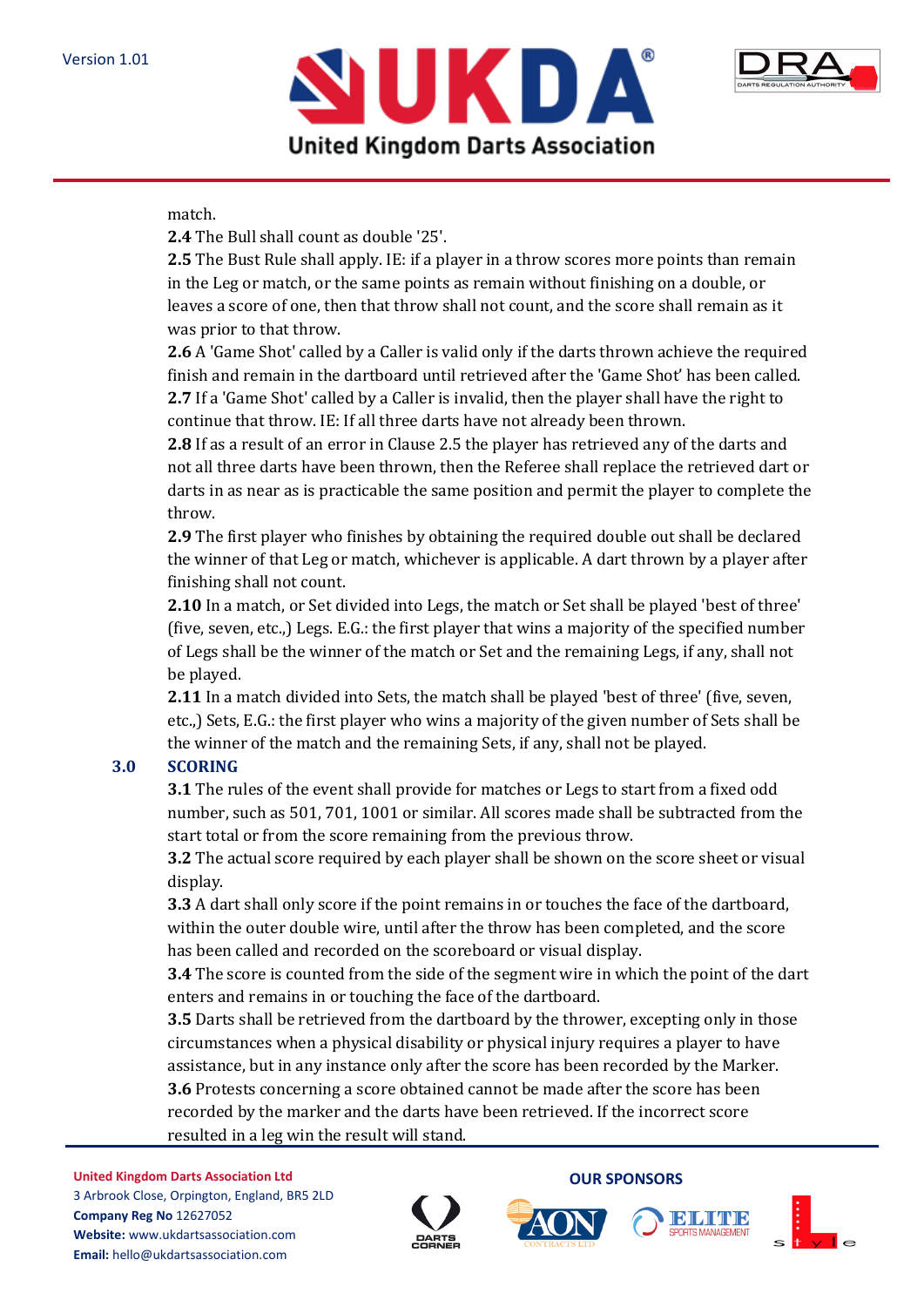



**3.7** Errors in arithmetic shall stand as written on the scoreboard unless corrected prior to the next throw of the player whose score is in error.

**3.8** The actual score required by a player must be shown on the scoreboard or visual display and be clearly visible, at eye level, in front of the players and the Board Marker. **3.9** No indication of the required 'double out' shall be given by the Referee, Caller, Marker, or Scorer. E.G.: '32' shall be called and not 'double 16'.

**3.10** The Board Marker shall act as an umpire in all matters pertaining to the Playing Rules when conducting a darts match and shall, if necessary, consult with the appointed Tournament Officials before announcing any decisions during the course of match-play.

# **4.0 DARTBOARDS – UKDA APPROVED SPECIFICATION**



**4.1** Organisers of all National League and National League Organisations 'Super Leagues' and their tournaments played under these Rules must ensure that the only permitted dartboards to be played on is the Mission Samurai II Dartboard as approved for use by the UKDA, and by meeting the specification shall:

a. All Dartboards shall be of the 'bristle' type.

b. All Dartboards shall be manufactured from Sisal.

c. All Dartboards shall be of the 1 - 20 clock pattern.

d. All Dartboards shall have an inner centre ring (Bull) that shall score 50 points.

e. All Dartboards shall have an outer centre ring that shall score 25 points.

f. All Dartboards shall have an inner narrow band, 'Treble Ring', which shall score treble the segment number.

g. All Dartboards shall have an outer narrow band, 'Double Ring', which shall score double the segment number.

h. All Dartboards shall have segment boundary material comprising as follows:

 $\triangleright$  Wire types must be blade shaped in section maximum 1.85mm or 1.27mm







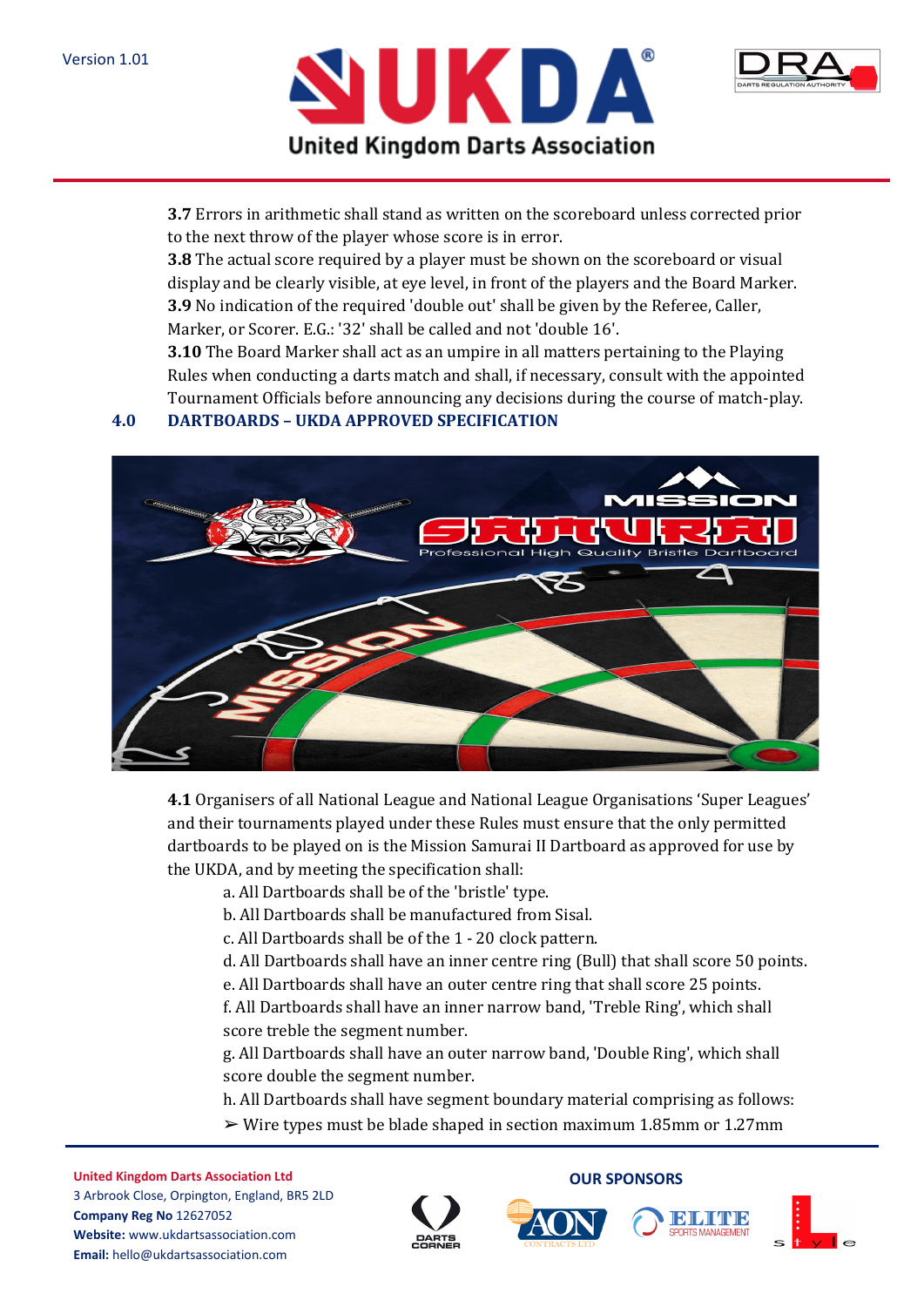



minimum. (+/-.2mm).

 $\triangleright$  Inner and outer bull rings, if not made of wire, to have sharpened edges and a wall thickness not greater than 1.6mm (+/- 0.2 mm).

 $\geq$  Strip materials should not be greater than 1.85 mm in wall thickness and have a sharpened edge to form an apex.

i. All Dartboard segment boundary materials shall either be affixed to the face of the board in such a manner that they lie flat on the face of the dartboard or alternatively strip materials be embedded into the surface of the board.

j. All Dartboards shall have the following dimensions: Double and Treble dimensions to be:

- $\triangleright$  for conventional wire boards, measured inside to inside = 8.0mm +/- 0.2 mm.
- $\triangleright$  for strip material manufacture measured apex to apex = 10.00mm +/- 0.2 mm.
- $\triangleright$  Inner Bull (50) ring inside diameter = 12.7 mm. +/- 0.2 mm.
- $\geq 0$ uter Bull (25) ring inside diameter = 31.8 mm +/- 0.3 mm.
- $\geq 0$ utside edge of Double segment wire to Centre Bull = 170.0 mm. +/- 0.2 mm.
- ➢ Outside edge of Treble segment wire to Centre Bull = 107.4 mm. +/- 0.2 mm.
- $\geq 0$ utside edge of Double segment wire diameter = 340.0 mm. +/- 0.5 mm.
- $\geq 0$  verall Dartboard diameter = 451,0 mm. +/- 3.0 mm.

**4.2** The dartboard shall be fixed such that the '20' segment is the darker of the two segment colours and is at the top centre of the dartboard.

**4.3** A player or team Official shall have the right to request that the dartboard be changed or turned before or during a match, always providing that the opposing player or team Official concurs with the request. Such change or move shall only be made before a match, or between Legs of a match and shall only be carried out by a Tournament official.

# **5.0 LIGHTING**

**5.1** In tournament play each 'floor' dartboard shall be adequately lit by a suitably positioned light fitting of 11-13-watt LED or equivalent minimum intensity. **5.2** Dartboards used in stage finals shall be adequately lit by at least two suitably positioned light fittings of 2 x 11-13-watt LED or equivalent minimum intensity. **5.3** All light fittings must be fitted with screens to divert all light away from the player's eyes when standing at the Oche.

**5.4** In staged finals the general level of illumination may be augmented by the use of flood or spotlights, but care should be taken to prevent the introduction of shadows on the dartboard during matchplay.

# **6.0 BOARD SETUP AND OCHE DIMENSIONS**

**6.1** The dartboard shall be fixed in such a manner that the vertical height from the floor, at the same level as the Oche, to a horizontal line through the centre of the 'Bull' shall







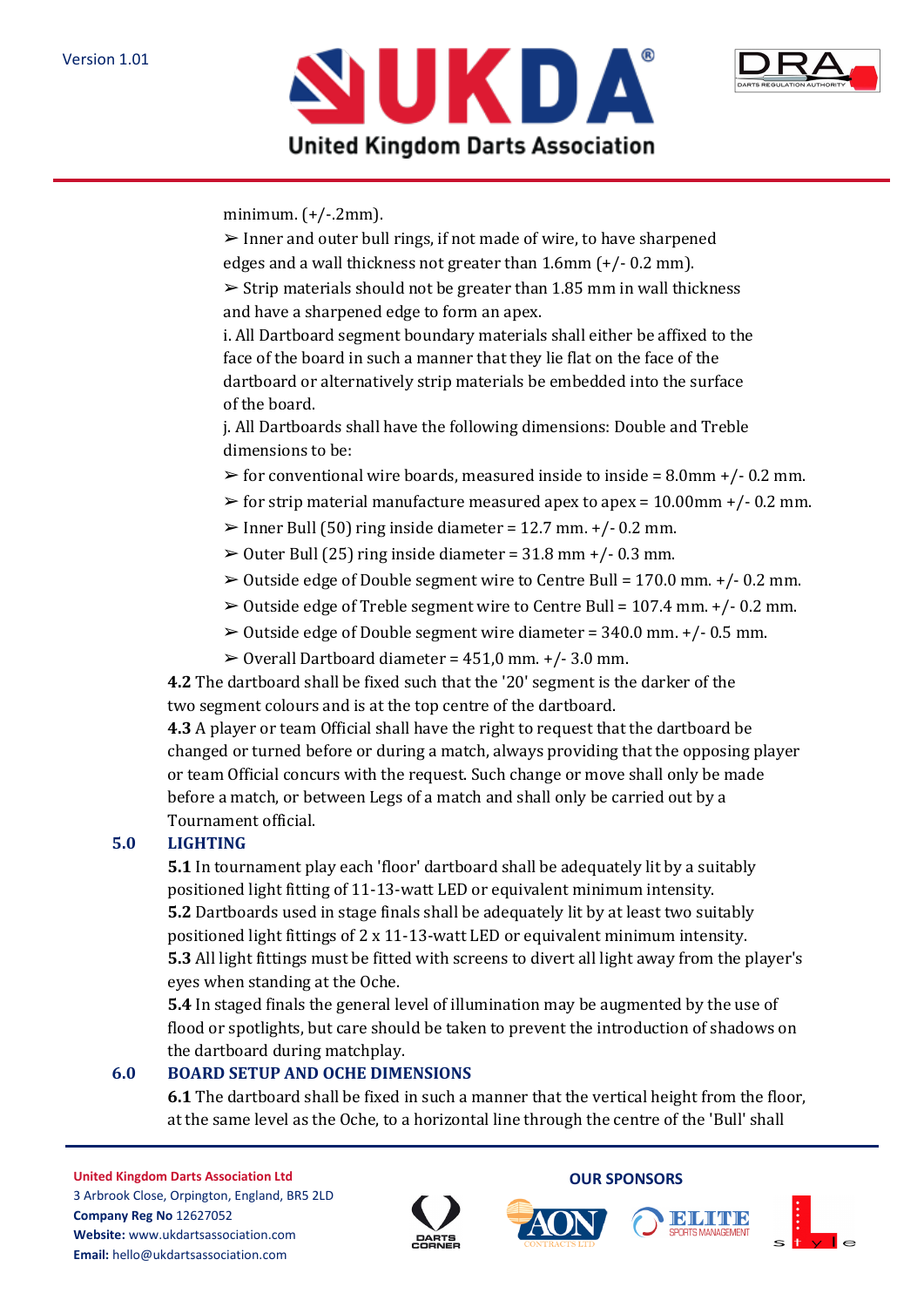



#### measure 1.7272 metres. [5 ft 8 ins].

**6.2** A raised Oche, maximum 50 mm. high and 610 mm. long, [2ins high and 24ins long] shall be placed in position at the minimum throwing distance and shall measure from the back of the Oche, 2.37 metres [7ft 9.25ins] along a horizontal line to a plumb line at the face of the dartboard.

**6.3** The diagonal distance from the centre of the Bull to the back of the Oche at floor level measure 2.93 metres [9ft 7.5 ins].

**6.4** The minimum depth of the standing area from the rear of the Oche shall be not less than 1220cm [4ft 0ins] of clear space.

**6.5** During match play no player shall tread on any part of the raised Oche, nor shall the player deliver any dart with his or her feet in any position other than behind the raised Oche.

**6.6** A player throwing a dart from a position on either side of the raised Oche shall keep his or her feet behind an imaginary straight line extending on either side of the raised Oche.

**6.7** Any dart delivered in breach of Clauses 6.5 and 6.6 shall not score and shall be declared invalid by the Referee.

**6.8** A player or team Official shall have the right to request that the Oche dimensions be checked and adjusted before and during the course of a match, always providing that the opposing player or team Official concurs with the request. Such check and adjustment shall only be made before a match, or between the Legs of a match, and shall only be made by a UKDA appointed Official.

**6.9** All Member Darts Bodies are authorised to amend the dimensions of the dartboard height, and Oche length, to suit the particular requirements of contestants in special events for disabled persons.

#### **Section Six - TOURNAMENT RULES**

#### **7.0 GENERAL INFORMATION**

All UKDA Tournaments shall be played by the UKDA Playing and Tournament Rules. **7.1** The Official Tournament Entry form and any other relevant documentation shall contain Full details regarding event Registration times, starting times and the playing format of the events. The events included may be any, or all the following:

Singles - which may be men's, or women's singles?

Pairs - which may be men's, or women's, or mixed?

Team - which may be 'three' or more persons per team, the team may be open, or limited, or mixed, as to the gender of the team members.

Youth - which may be singles, pairs, or teams, which shall be limited to persons under a specific age – Under 21 years of age on  $31$ <sup>st</sup> August each year.

#### **8.0 REGULATION**

**8.1** The interpretation of the UKDA Tournament and Playing Rules in relation to a darts tournament shall be determined by the Tournament Organisers or their appointed







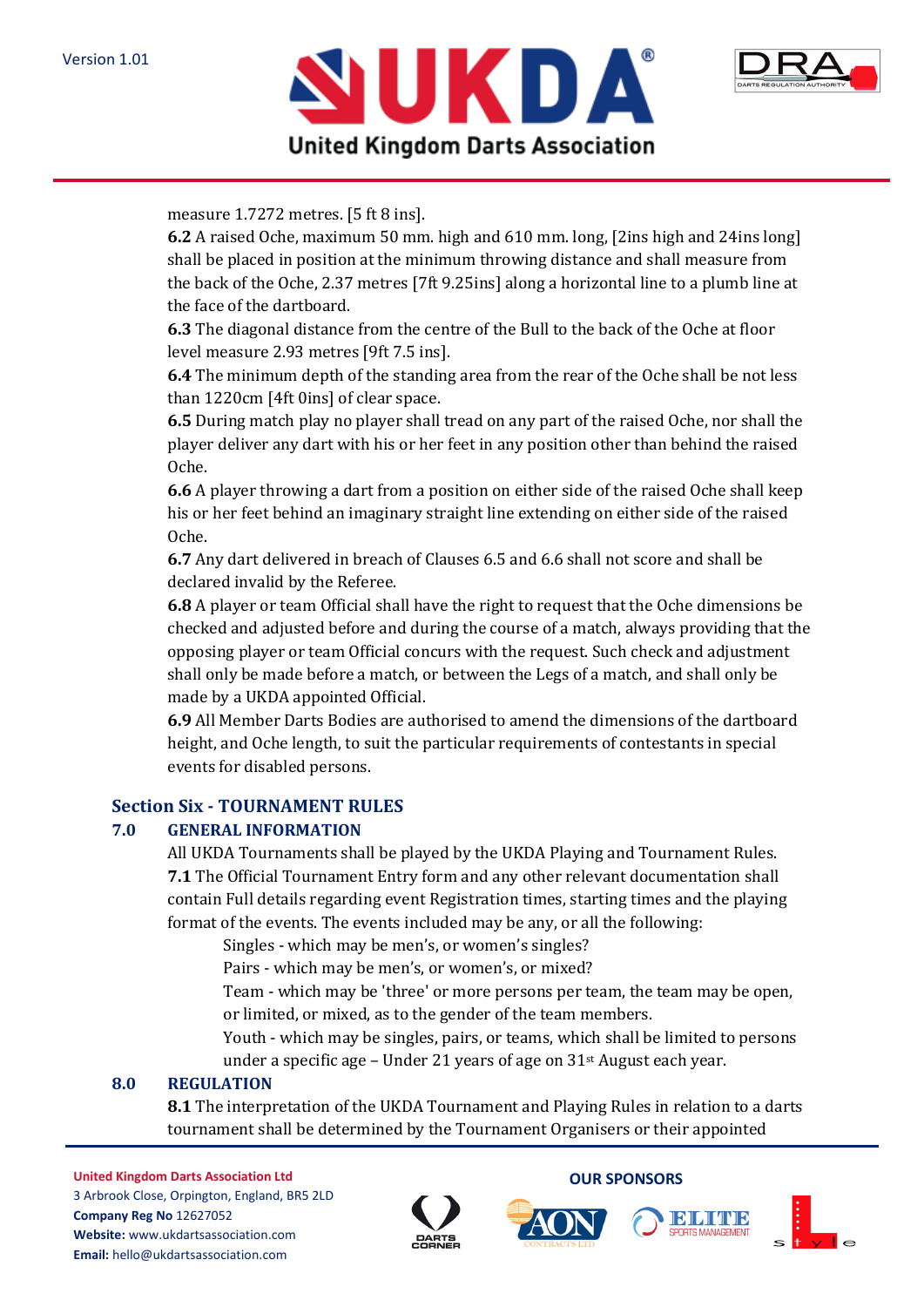



officials, whose decision shall be final and binding. Information concerning such an interpretation shall be forwarded to the UKDA should the need arise.

**8.2** Any matter not expressly covered by the UKDA Playing Rules shall be determined by the Tournament Organisers or their appointed officials whose decision shall be final and binding.

**8.3** The UKDA or its appointed Organisers reserve the right to cancel or change all dates, venues, and scheduled darts events without prior notice.

**8.4** All tournament players shall play within the UKDA Playing Rules and any supplementary rules Applied by the Tournament organisers. All such supplementary rules shall be printed in the Official Entry Form, Programme, or other associated documentation.

**8.5** All players shall play under the supervision and direction of the Tournament Organisers and their appointed Officials.

**8.6** Any player failing to comply with any of the UKDA Playing Rules during a tournament shall be liable to disqualification from that tournament.

**8.7** On completion of a match a losing player must remain available to mark the next match on the assigned board on which the match was lost or on another board as assigned by the Tournament officials. It is permissible for a losing player to arrange for a substitute person to undertake this duty on his or her behalf.

**8.8** If, for any reason, the tournament organisers decide to disqualify a player, pair or team from a tournament which has already started. The player, pair or team must be advised immediately. If the player, pair, or team are involved in match-play at the time the decision is reached then the match must be stopped immediately.

**8.9** The player, pair or team which has been disqualified must be given the reason for the disqualification. If there are reasonable grounds for appeal then the organisers must hear the arguments of the disqualified player, pair, or team before finally implementing the disqualification.

**8.10** In all cases where the disqualified player, pair or team were actively involved in matchplay (the match was not finished) at the time of the disqualification the opponent or opponents will be awarded the match and move to the next round of the tournament. In all cases where the disqualified player, pair or team have completed their match and won, they shall be removed from the bracket immediately. This will give their next opponent a bye into the next round.

**8.11** After presentation all perpetual Trophies are the responsibility of the recipient players/players until such time that they have been successfully returned to the Organisers of the tournament.

**8.12** If a player is not present at the official presentation ceremony without the Organiser's permission, that player shall forfeit the right to receive any awards in that tournament.

**8.13** Any player who fails to complete all scheduled matches, unless excused by the Organisers for illness, injury, or other sufficient reason, shall forfeit the right to receive

**United Kingdom Darts Association Ltd** 3 Arbrook Close, Orpington, England, BR5 2LD **Company Reg No** 12627052 **Website:** www.ukdartsassociation.com **Email:** hello@ukdartsassociation.com







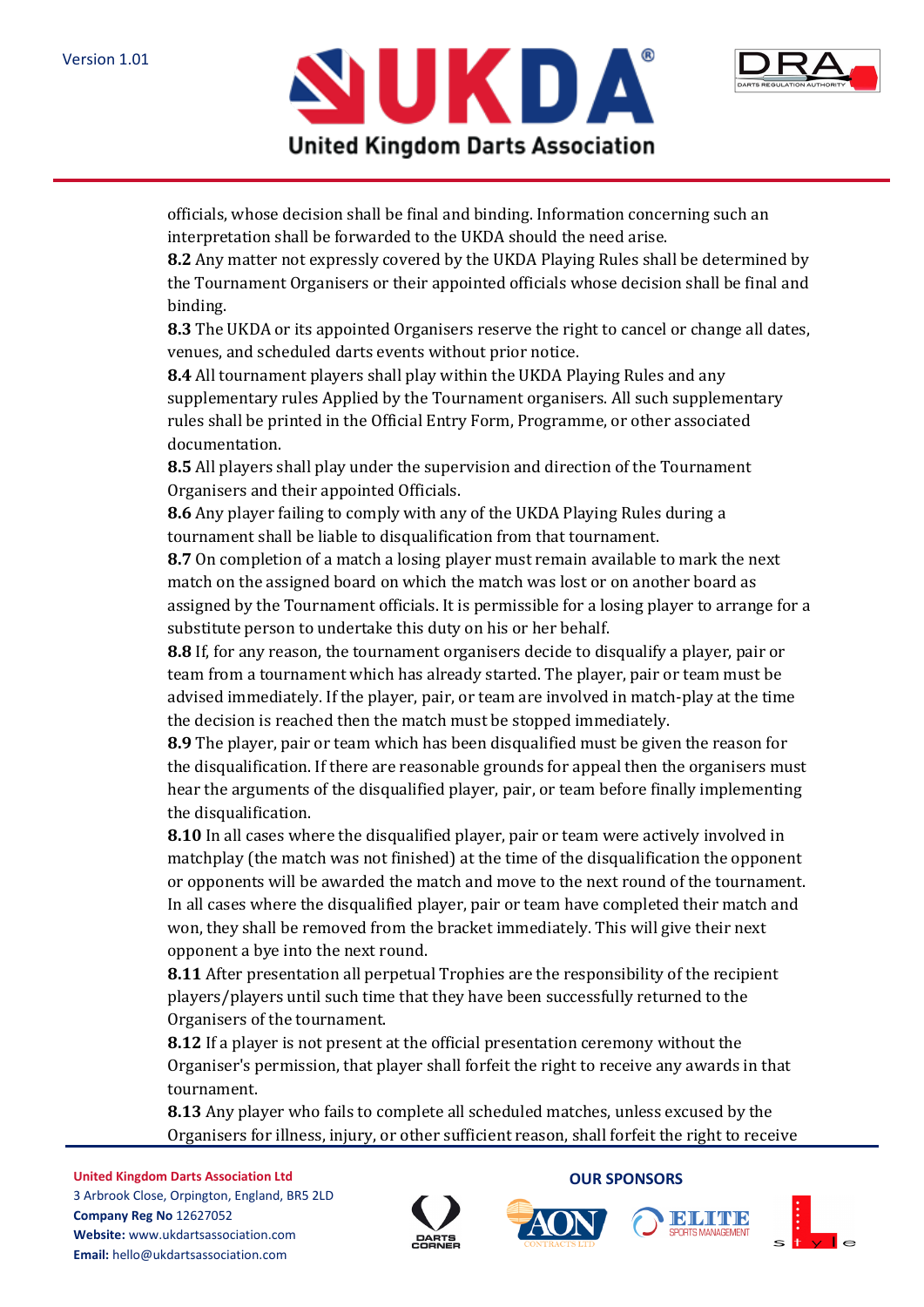



any awards in that tournament.

**8.14** If any expenses are incurred due to a default by a player then that player shall be liable for those expenses.

**8.15** In the instance of a player or team being involved in or causing actions which are considered to have bought the Sport of Darts into disrepute then that player or team shall be liable to Disciplinary Proceedings being taken against the player or team which could mean the imposition of fines, suspensions or other penalties as laid down in the UKDA Code of Conduct.

## **9.0 ENTRY**

**9.1** Entry Fees into Tournaments and Tournament venues are not refundable except on those occasions as deemed appropriate by the UKDA Organisers.

**9.2** All entries must be made in compliance with the UKDA approved methods appertaining to submission of entries.

**9.3** No player or team shall enter more than once in any respective event and all participating players must register and play under their own name.

**9.4** The completion of an entry form by a player or team for a UKDA darts event and the acceptance of that entry by the UKDA shall be deemed as an acceptance by the player or team of the UKDA Playing Rules as applicable to that event.

**9.5** The UKDA appointed Organisers reserve the right to refuse, or cancel any entrant at any stage prior to, during or after a darts event without assigning a reason for so doing and their decision shall be final and binding.

**9.6** Any entrant into a UKDA Members Only darts event is always subject to compliance with UKDA Eligibility criteria.

## **10.0 REGISTRATION**

**10.1** All players shall be registered, either by the players themselves or by their team Official, for each event at the scheduled time.

**10.2** Any player failing to be registered by the notified time shall be eliminated from the respective event.

**10.3** Any player that is not in attendance when scheduled to play at the nominated time shall forfeit that match.

**10.4** Only '5' minutes shall be allowed from the scheduled time of the match or the time of the call on the public address system for the player to reach the assigned matchboard or the Control Desk, whichever requirement is called for.

**10.5** Any player, or team, has the right to be advised the time of the next match that the player, or team, is scheduled to play providing that the information requested is available.

## **11.0 DRAW**

**11.1** There shall be only one draw for opponents which shall be conducted prior to the darts event.

**11.2** In a 'knock-out' format the Organisers shall arrange preliminary matches to eliminate all 'byes' from the first-round proper of an event.

**United Kingdom Darts Association Ltd** 3 Arbrook Close, Orpington, England, BR5 2LD **Company Reg No** 12627052 **Website:** www.ukdartsassociation.com **Email:** hello@ukdartsassociation.com





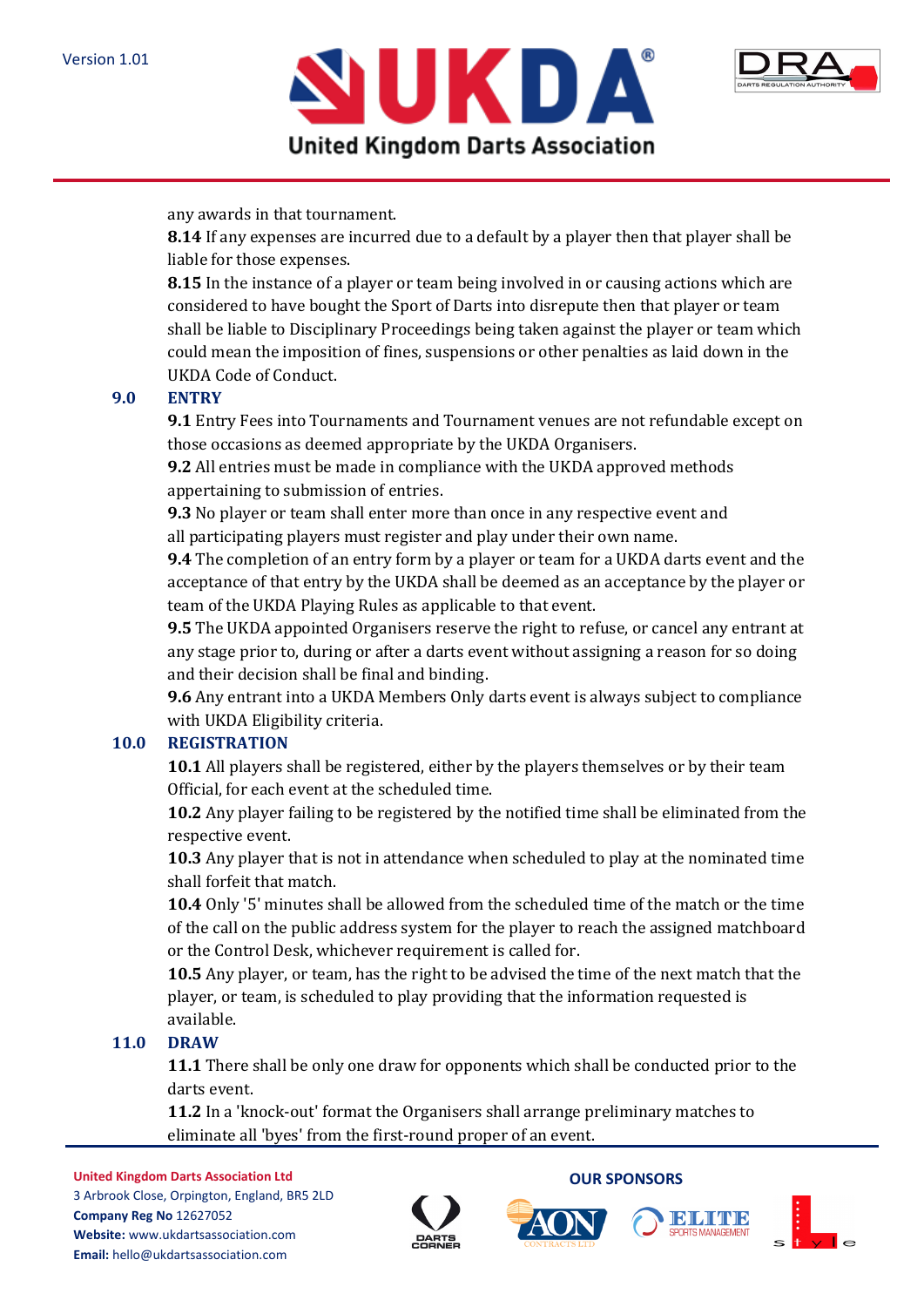



**11.3** No substitutes shall be allowed in an individual darts event.

**11.4** The UKDA appointed Organisers reserve the right to seed players, or teams, in the draw for a darts event whenever deemed necessary.

## **12.0 ORDER OF PLAY**

**12.1** A Bull throw shall determine the order of play in each match. The throwing order for the Bull throw shall be determined by the order in which the player or team appears on the draw sheet for that particular match i.e., player [or pair or team] placed uppermost shall throw first for bull.

**12.2** The winner of the Bull throw shall throw first in the match and all subsequent "odd numbered legs" which will also include the "tie-break" leg if required. In matches divided into sets the winner of the Bull throw shall throw first in all "odd numbered" legs of all "odd numbered" sets.

**12.3** In throws for the Bull each player, in Singles events, or one of the team members shall throw one dart for the Bull. The dart must remain in the dartboard in order to count and re-throws shall be made until a dart remains in the dartboard. If the dart enters the "25" or "Bull" sector it shall be removed before the opponent takes his/her throw. Re-throws shall be called for if both darts are in the Bull, or if both darts are in the '25' ring. A re-throw shall be in the reverse order of the previous throw. The player who throws either a '25' or Bull in that round of throws without reply from the opponent matching or super-seeding that throw dartboard shall throw first in the match.

**12.4** The player names shall be entered on the scoreboard in the same order (left and right Sides) as they are listed on the score card.

**12.5** In Pairs and Team events, where the players throw in rotation, the 'Order of Throw' shall be displayed on the scoreboard before the match commences.

# **13.0 PRACTICE**

**13.1** Each player is entitled to '6' practice darts at the assigned matchboard prior to the start of a match.

**13.2** In instances where there is a scheduled interval in matchplay then on resumption of the match the number of practice darts may be reduced to 3.

**13.3** No other practice darts may be thrown during a match without the permission of the match Referee or Board Official.

**13.4** No practice shall be allowed on unassigned matchboards after the tournament has started unless sanctioned by the Tournament Organisers.

**13.5** Practice dartboards shall be provided for the exclusive use of the tournament players.

**13.6** In exceptional circumstances an organiser/match official may invite players to increase the number of practice darts from 6 to 9 to allow them to adjust to changes in Oche conditions/dimensions, stage lighting, etc., prior to resuming match-play.







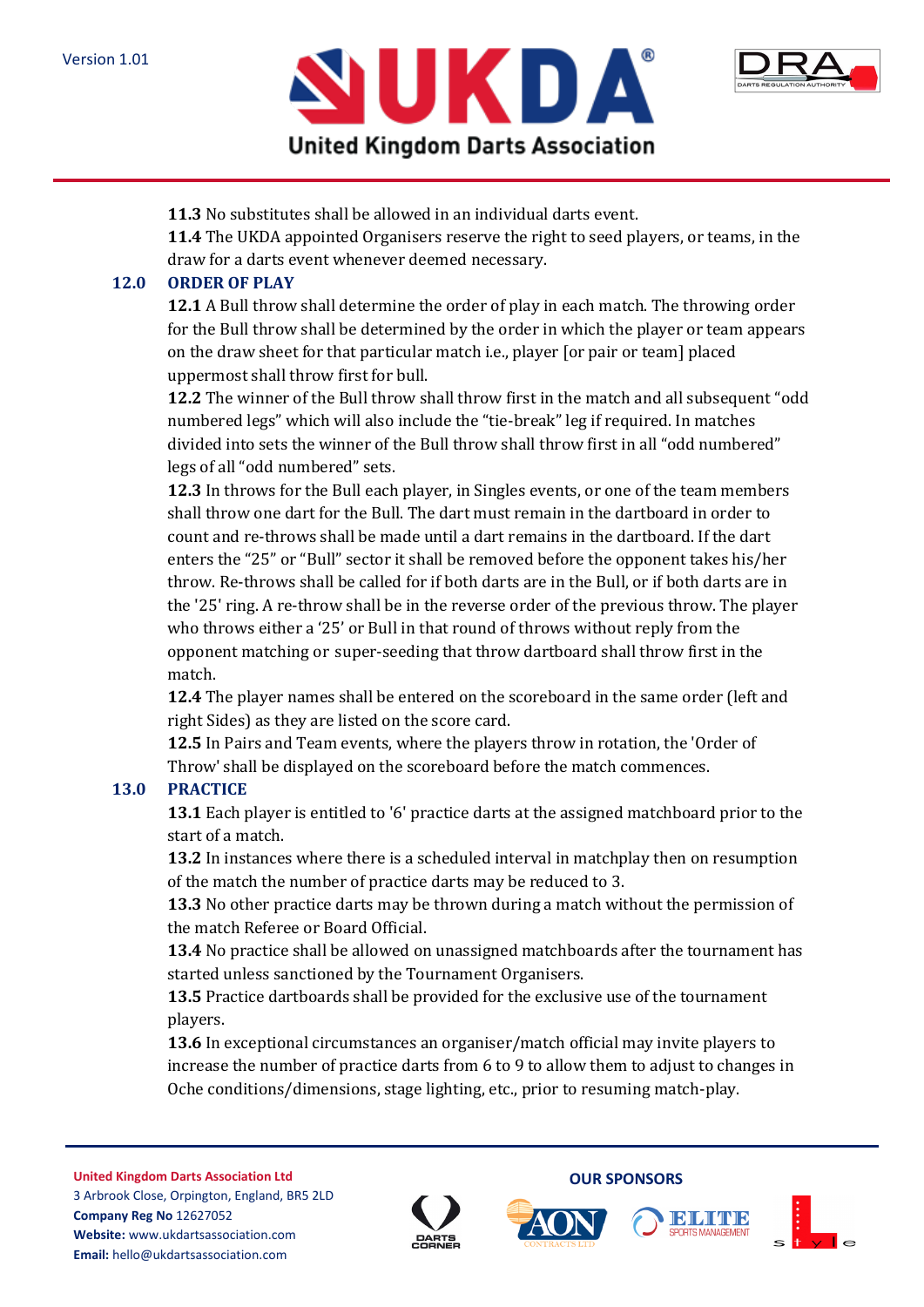



## **14.0 TOURNAMENT PLAY**

**14.1** In tournament play all players shall play under the supervision and direction of the Organisers and tournament Officials.

**14.2** Players/teams must attend their assigned matchboards at the designated time failure to do so may lead to the forfeiture of the match – a time limit of 5 [five] minutes is allowed and the terms as laid down in Rule 10.4 shall apply.

**14.3** In Tournament matchplay where the Matchplay Draw assigns seeded players to specific numbered boards then in any instance where the seeded player is, for whatever reason, required to relocate to an alternative board for a specific match then that board shall be for both players a neutral board [i.e. a board that neither player has played on previously in the respective tournament.

**14.4** No person shall be allowed within the playing area other than the Referee, Caller, Marker(s), Scorer(s) electronic indicator operators, and the assigned players.

**14.5** Only Referees, Markers, and electronic indicator operators shall be allowed to be situated in front of a player when playing.

**14.6** Officials situated in front of a player shall restrict their movements to a minimum during each throw and shall not drink during a match.

**14.7** A player's opponent(s) shall stand at least 610 mm. [2ft 0ins] to the rear of the player at the Oche.

**14.8** In stage finals the players shall be under the supervision of the stage Officials and between throws shall be located in such a position as to afford an unrestricted view of the proceedings for players, Officials, spectators, and if applicable, the television cameras.

**14.9** A player at the Oche is entitled to consult with the Referee on the amount scored or required at any time during a throw.

**14.10** Any enquiries on scores recorded or subtractions made shall not be entered into after the conclusion of the Leg or match.

**14.11** In the event of a protest concerning the decision of the Caller or Marker, the alleged misconduct of a player, or any other conflict the match shall be stopped immediately and the Tournament Organisers or an Appointed Official must be advised. A judgement shall be made by a responsible official before the Leg or match is allowed to continue. Late protests shall not be accepted.

**14.12** If a player's equipment becomes damaged or lost during the course of a throw the player shall be allowed up to '3' [three] minutes to repair or replace the equipment. **14.13** If, during the course of a match, a player has an urgent reason for leaving the playing area, the Referee may, in his or her sole discretion, allow the player to depart the playing area for up to '5' [five] minutes.

**United Kingdom Darts Association Ltd** 3 Arbrook Close, Orpington, England, BR5 2LD **Company Reg No** 12627052 **Website:** www.ukdartsassociation.com **Email:** hello@ukdartsassociation.com





**OUR SPONSORS**

II DHI VII VII D

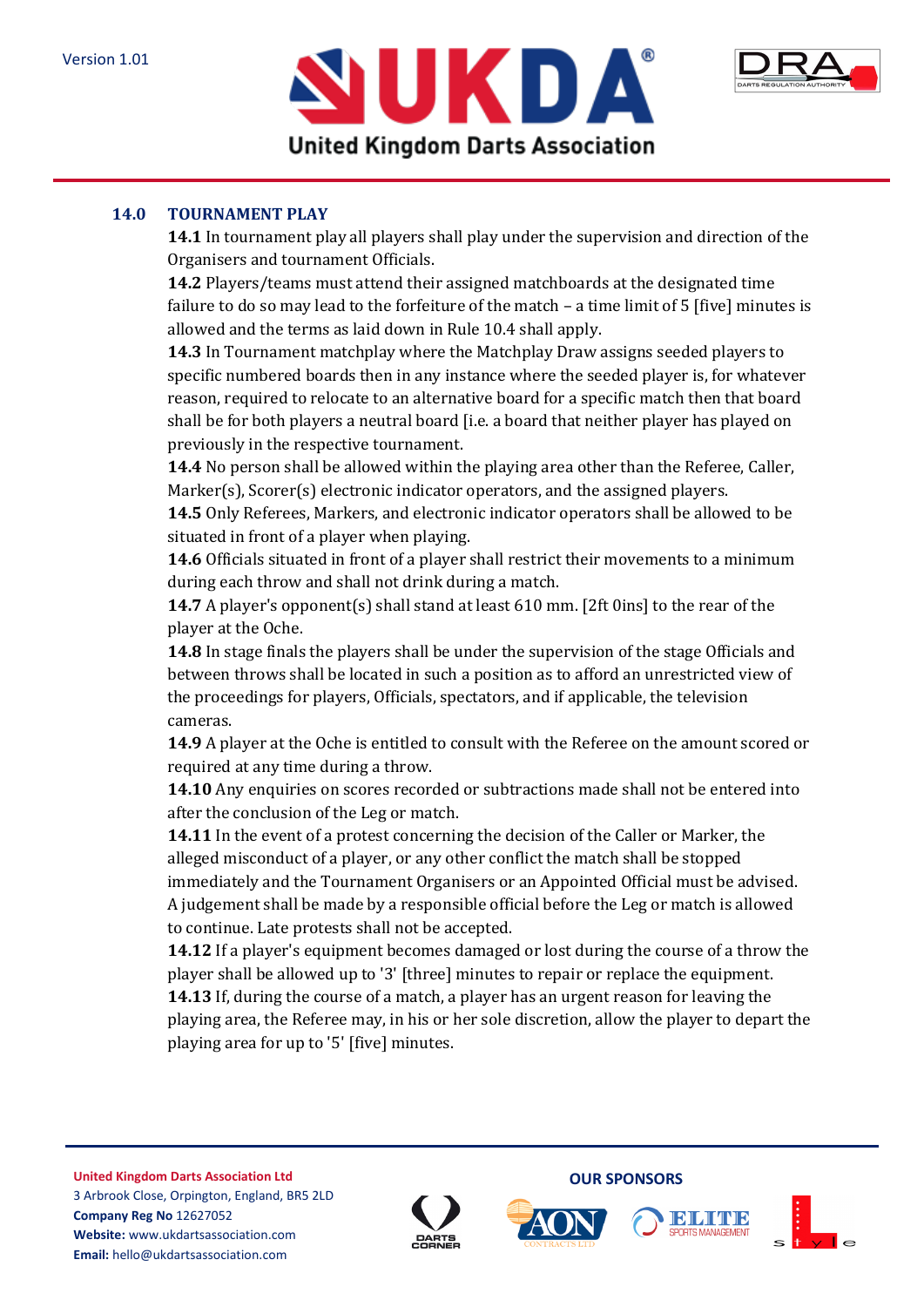



# **15.0 CONDUCT**

**15.1** During a match, players shall conduct themselves in a manner of respect for the other player(s) and shall refrain from annoying the other players or using offensive language or making offensive gestures and shall refrain from any unsportsmanlike conduct. (E.G.: such as deliberately losing a Leg or match, deliberately delaying match play, or interfering with the throw of another player).

**15.2** Any player found by the Organisers to be in breach of Clause 15.1 shall be deemed to have brought the Sport of Darts into disrepute and shall be disqualified from any further participation in the tournament. However, if the player, or the Officials of the said player's team challenge the disqualification, or forfeiture, the matter shall be appealed immediately. The Tournament organiser shall hear any arguments from the disqualified player before confirming the decision.

## **16.0 PLAYING ATTIRE (Stage Finals)**

**16.1** Players are not permitted to wear jeans: neither shall they wear trousers or skirts made with denim or corduroy material which have been fashioned in a "jeans style". No training shoes will be allowed unless the Player provides written medical reasons from a qualified practitioner. This restriction shall also apply to any form of "track suit" attire, Players must wear acceptable footwear, dark shoes, black trainers, or dark ankle high boots only.

**16.2** Players are permitted to wear sweatbands on their wrists.

**16.3** No headphones or headgear may be worn other than on religious grounds, or medical grounds with written medical reasons from a qualified practitioner, shall be worn without the prior permission of the Promoter following a written application from the Player.

**16.4** Players are not permitted to wear anything over their approved Playing Attire during Matchplay, in any introductions, match play on stage, interviews and presentations, other than at the discretion of the Organisers.

**16.5** In all Darts Events the Playing Attire of any participating Player shall be subject to the Organisers approval. Any unacceptable Playing Attire must be changed before that Player can participate in any introductions, Match-play, interviews, or presentations. **16.6** Any Player refusing to meet with the Organisers requirements in respect of Playing Attire shall be liable to forfeit that respective match.

## **17.0 ADVERTISING**

**17.1** The Organisers reserve the rights to the use of all advertising materials, slogans, or logos in connection with the promotion and organisation of a UKDA tournament. **17.2** The Organisers reserve the right to protect their sponsors' interests regarding any advertising material, slogans, or logos used by players, teams, or other sponsors. **17.3** Players in a UKDA tournament shall not be allowed to wear any clothing that bears any advertising material, slogans, or logos relating to any marketable product, or concern without the prior permission of the Organisers.

**17.4** International Member Country Organisers are recommended to have 'unmarked'







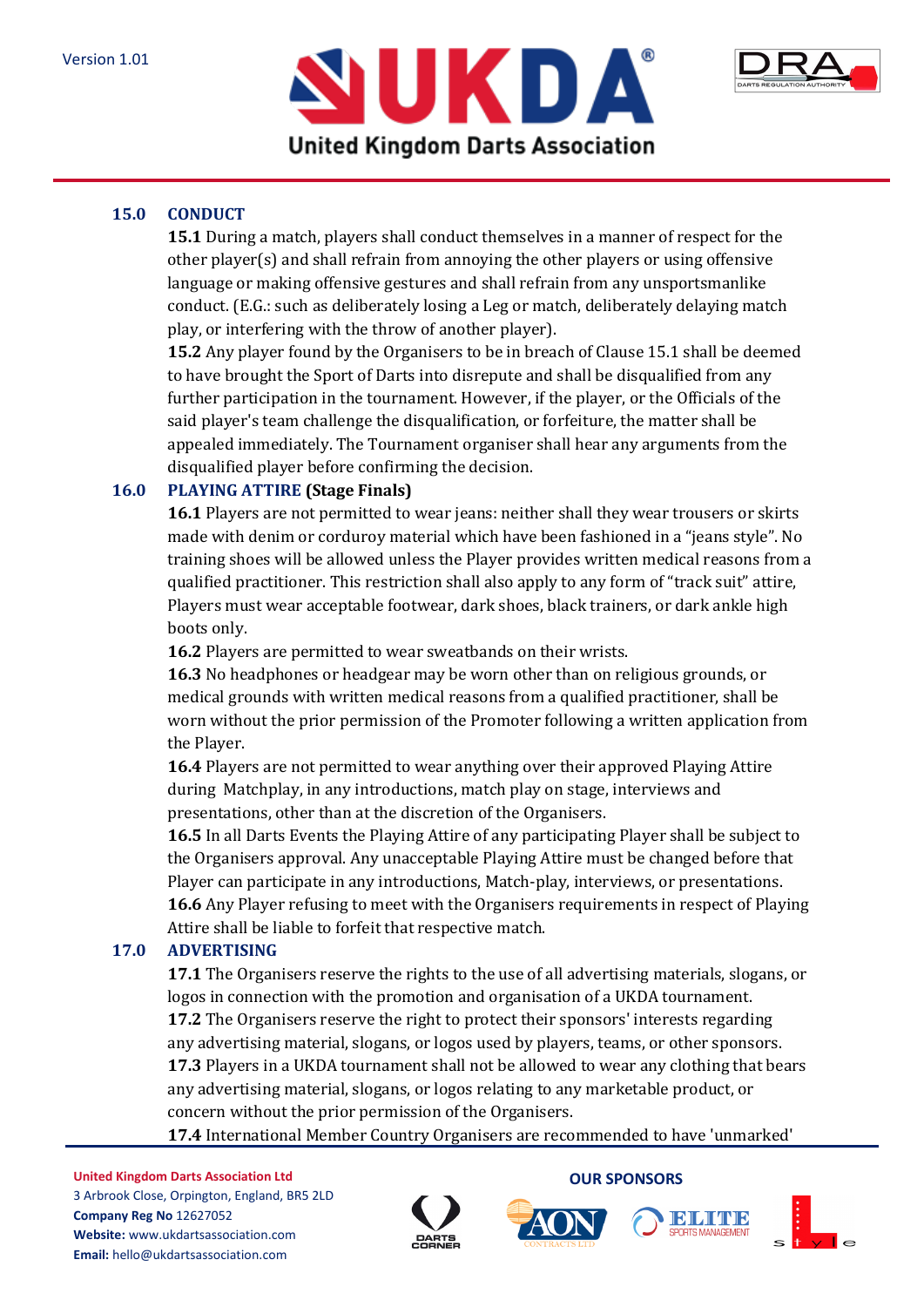



Playing Attire available which shall be used on those occasions when advertising rights may be infringed.

**17.5** Before a televised match, the Organisers are empowered to request a player to withdraw or remove any advertising material, slogans, or logos. Any player who refuses to comply with such a request shall forfeit that match.

**17.6** In those instances when a player introduces onto stage any advertising materials, slogans, or logos, which contravene any Clause in the UKDA Playing Rules, or any Television Advertising Rules currently in force at the time of the darts event, then that player, or team shall forfeit that match.

## **18.0 SMOKING AND DRINKING**

**18.1** In all UKDA events the entire playing room/practice shall be smoke free. In addition, the designated playing area shall be alcohol free subject to the venue being suitable for the implementation of the no alcohol rule.

**18.2** In the instance where alcohol is not permitted then fresh or mineral water must be available.

**18.3** Any player found to be in breach of Clause 18.1 shall be liable to the forfeiture of the match during which the offence took place and shall be reported to the appropriate darts body for Disciplinary Proceedings to be considered.

## **19.0 ANTI-DOPING RULES**

**19.1** In darts events under UKDA jurisdiction all players and officials are subject to the terms and conditions of the UKDA Anti-Doping Rules. Random drug testing could occur in any event as required by WADA.

#### **20.0 ORGANISATION OF DARTS EVENTS**

**20.1** The United Kingdom Darts Association Ltd, or any of its subsidiaries, shall have the right to organise a darts event anywhere in the British Isles. Wherever possible the UKDA shall endeavour to schedule darts events so as to avoid clashes with any known major darts events.

**20.2** A Member County shall not be allowed to organise a darts event in an area known to be under another Member County's jurisdiction, without the other Member County's involvement or written approval.

**20.3** No Member County shall organise, or promote, a 'National' titled darts event without written authority of the UKDA Board of Directors.

**20.4** A Member County appointed to organise the County, or Area play-off of a UKDA darts event, which includes players from more than one Member County shall not organise that play-off on a date as allocated for the County, or Area play-off of another UKDA darts event.

## **21.0 PLAYING RECORDS**

**21.1** In order that reports on darts events can be authenticated all players scores shall be recorded in the final rounds of all UKDA Darts events on the specified method as stipulated by the organisers.

**21.2** At the discretion of the Organisers these records may be made available to Member